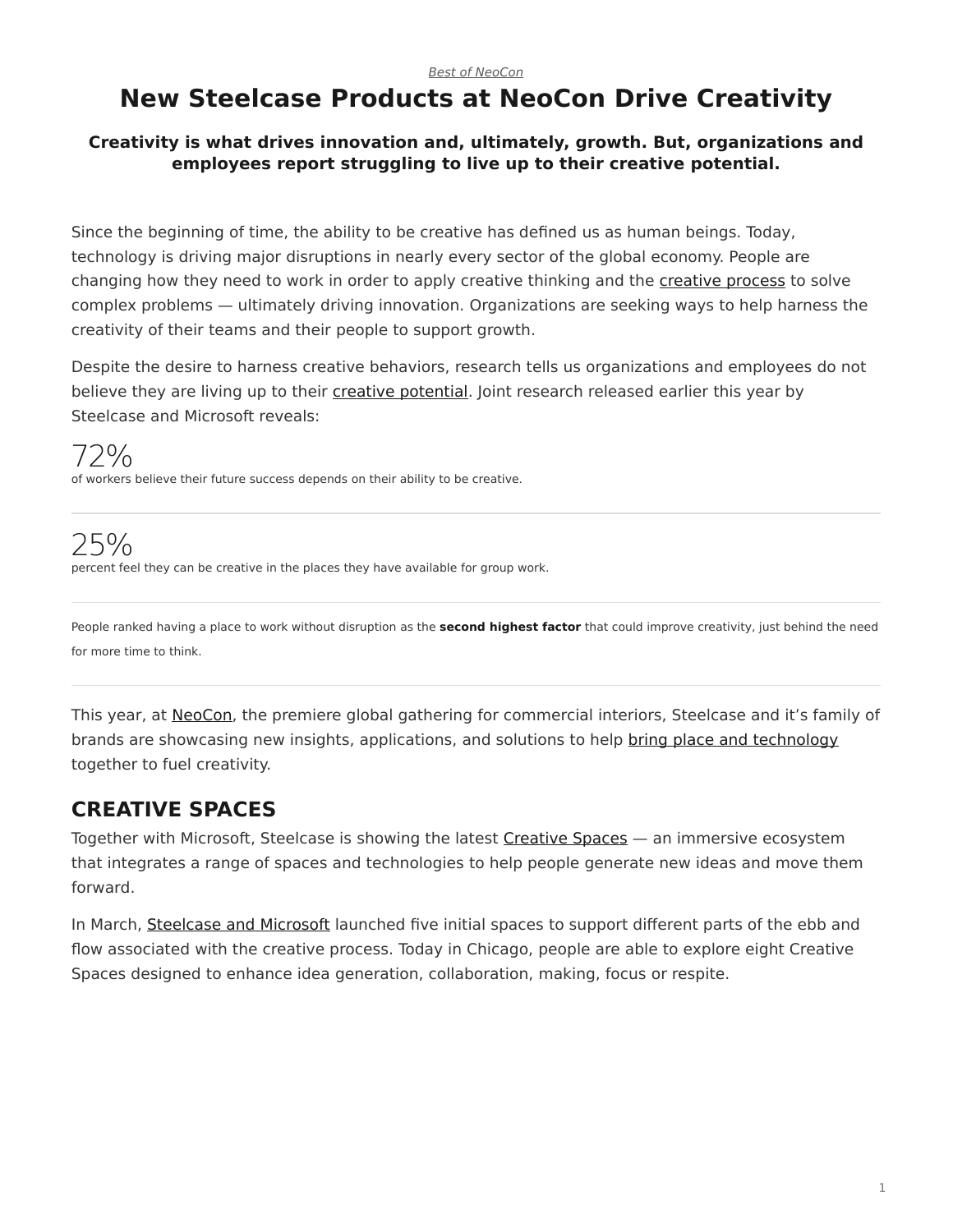#### **UMAMI**

Purposeful work deserves thoughtfully designed places. [Umami](https://www.steelcase.com/products/lounge-seating/umami-lounge-system/) by Steelcase is a versatile lounge system designed to create spaces where people feel an emotional connection. Informal spaces promote social interactions, stimulate the brain and enhance creativity. Its flexible, modular design can craft settings unique to organizations and the people who work there. Multiple shapes, forms, patterns and textures promote variation over uniformity. Integrated power and sculpted design supports physical comfort. And, screens create a range of privacy — balancing the desire for openness with the human need for solitude.

#### **STEELCASE SERIES 1**

The difference between slouching in a sofa at home with a precariously perched laptop, and sitting in a chair at work that will support you physically throughout the day is ergonomics. A new seating solution, [Steelcase](https://www.steelcase.com/products/office-chairs/steelcase-series-1/) [Series 1](https://www.steelcase.com/products/office-chairs/steelcase-series-1/) from Steelcase, retains ergonomics, quality and choice while making it attainable by everyone. Steelcase Series 1 features ergonomic performance and quality uncommon to this class of seating. It is designed with a lightweight, slim profile and offers shell, finish and headrest options.

#### **BASSLINE**

In response to the growing desire for more bespoke, curated pieces designed and selected to express individuality, Bassline recognizes an opportunity for more personalized solutions. Inspired by the unique rhythms of musical basslines that hint at genre and establish tempo, [Bassline tables](https://www.steelcase.com/products/occasional-tables/turnstone-bassline-occasional-tables/) are personalized, setting the mood and defining spaces with the unique thumbprint of their creator. Designed to showcase your custom top or a beautiful standard top, Bassline, which won Best of NeoCon 2016, offers a new kind of personalization for a new kind of office.

#### **WORKPLACE ADVISOR**

The desire for innovation as a means to growth is driving people and organizations to work in new, more creative ways. But, how do organizations know if their environments are working for their people? [Steelcase Workplace Advisor](https://info.steelcase.com/workplace-advisor) uses advanced sensors to detect occupancy and send precision data to the Steelcase cloud platform built on Microsoft Azure. The Workplace Advisor Dashboard applies intelligence to make meaning from the data, enabling organizations to understand how the workplace is being used and how it can be made better. It's better data to help propel workplaces and people forward.

#### **CASPER CLOAKING TECHNOLOGY**

There's a tension in many workplaces today. Organizations want transparent, collaborative environments. But, there are times when information just has to stay private. Large-scale monitor displays help teams work together. But, glass walled meeting rooms could display sensitive data to people passing nearby. [Casper Cloaking Technology](https://www.steelcase.com/blog/casper-cloaking-technology-privacy-transparency/) by Designtex solves this problem using architectural film for glass walls that only blocks people's ability to see what's on a digital screen inside the room. People walking by can see faces and gestures, but can't see content displayed on any LED or LCD screen inside.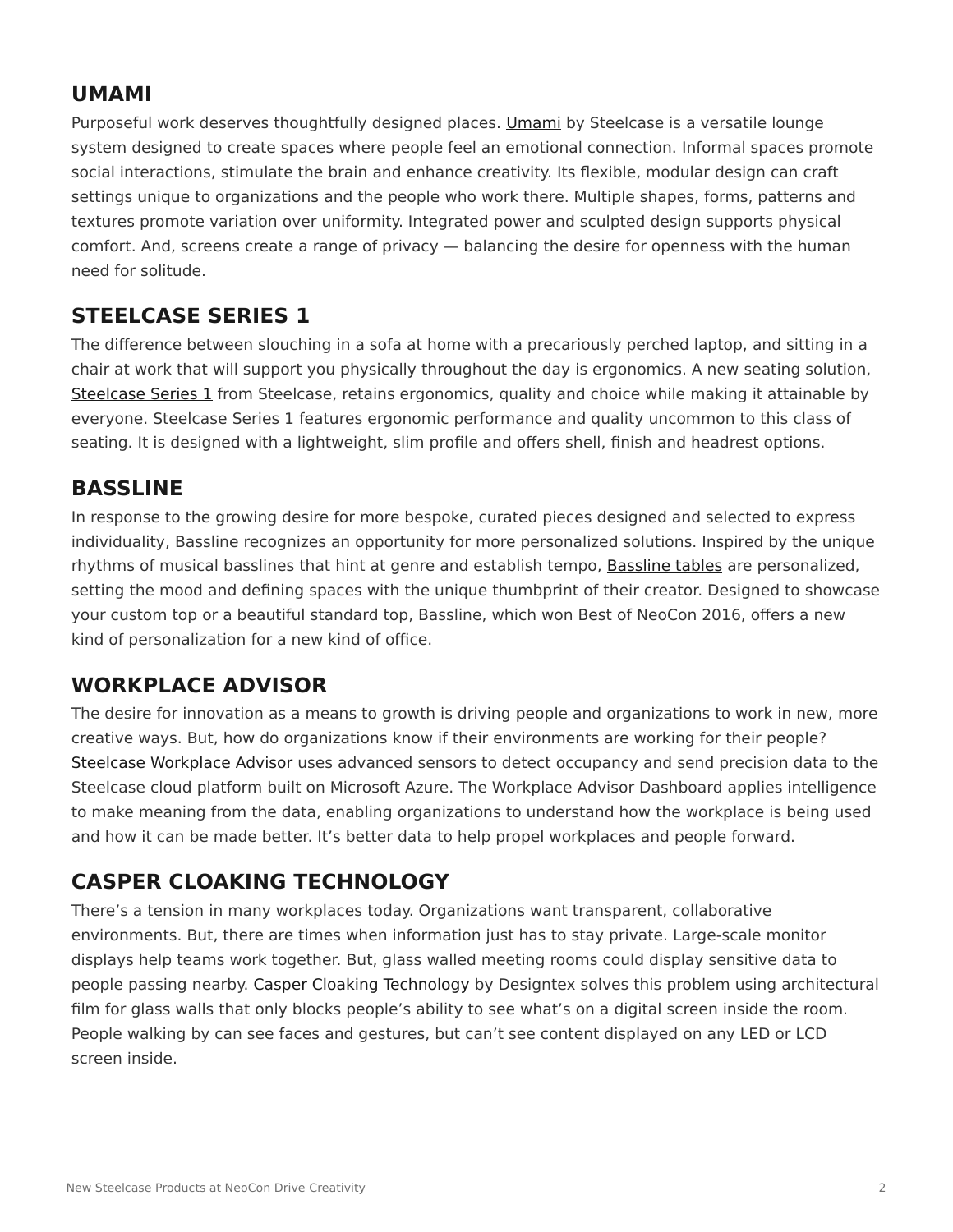# **IRYS**

Creative work is not only about collaboration, it's also about focus. Individuals and teams need places to focus, work together and rejuvenate free from disruption. Supporting this range of needs in today's open environments is challenging and installing additional enclosed spaces can be disruptive, timeconsuming and difficult.

The IRYS pod is a freestanding, all-inclusive solution that makes it easy to add enclosed spaces to the open plan. Developed as a collaborative effort between Clestra Hauserman and HOK, Steelcase has exclusive rights to offer this product in North America.

In addition to the workplace, Steelcase also introduced new solutions for the healthcare and education environments at NeoCon 2017.

#### **SURROUND**

Recent [Steelcase Health](https://www.steelcase.com/blog/new-health-insights-family-face-unmet-needs/) observations and insights tell us many hospital environments do not adequately support the needs of family members and are not designed to facilitate family members playing an active role in patient care. [Surround](http://steelcasehealth.com/surround) is a new collection of healthcare furnishings designed to support the many roles family members play while caring for the patient. Surround includes the flexibility to serve as a sleep surface or sofa, and supports eating, working and socialization. Surround offers family members a place thoughtfully-designed for their needs to support the care of their loved one, relax comfortably and communicate effectively with clinicians.

### **VERB ACTIVE MEDIA TABLE**

In a large active learning environment, the visual connection between an instructor and students can be less than optimal when there are fixed monitors and columns. Active learning and engagement need both physical and virtual barriers removed, allowing students and instructors to freely engage with both analog and digital tools. The [Verb® Active Media Table](https://www.steelcase.com/research/articles/topics/education/verb-active-media-table-activates-large-classrooms/) was designed to allow for unobstructed technology support for the classroom. With media support integrated into its structure, the Verb Active Media Table encourages collaboration and facilitates class activities in Large Active Classrooms. With a built-in monitor lift that raises and lowers as needed, Verb Active Media Table minimizes sightline obstructions and provides quick transitions between learning modes.

For more information about the even more new solutions from Steelcase and it's family of brands, visit [www.steelcase.com](http://www.steelcase.com/).

**[+About Steelcase](https://www.steelcase.com/discover/steelcase/our-company/)**

**[+Customer Care](#page-0-0)**